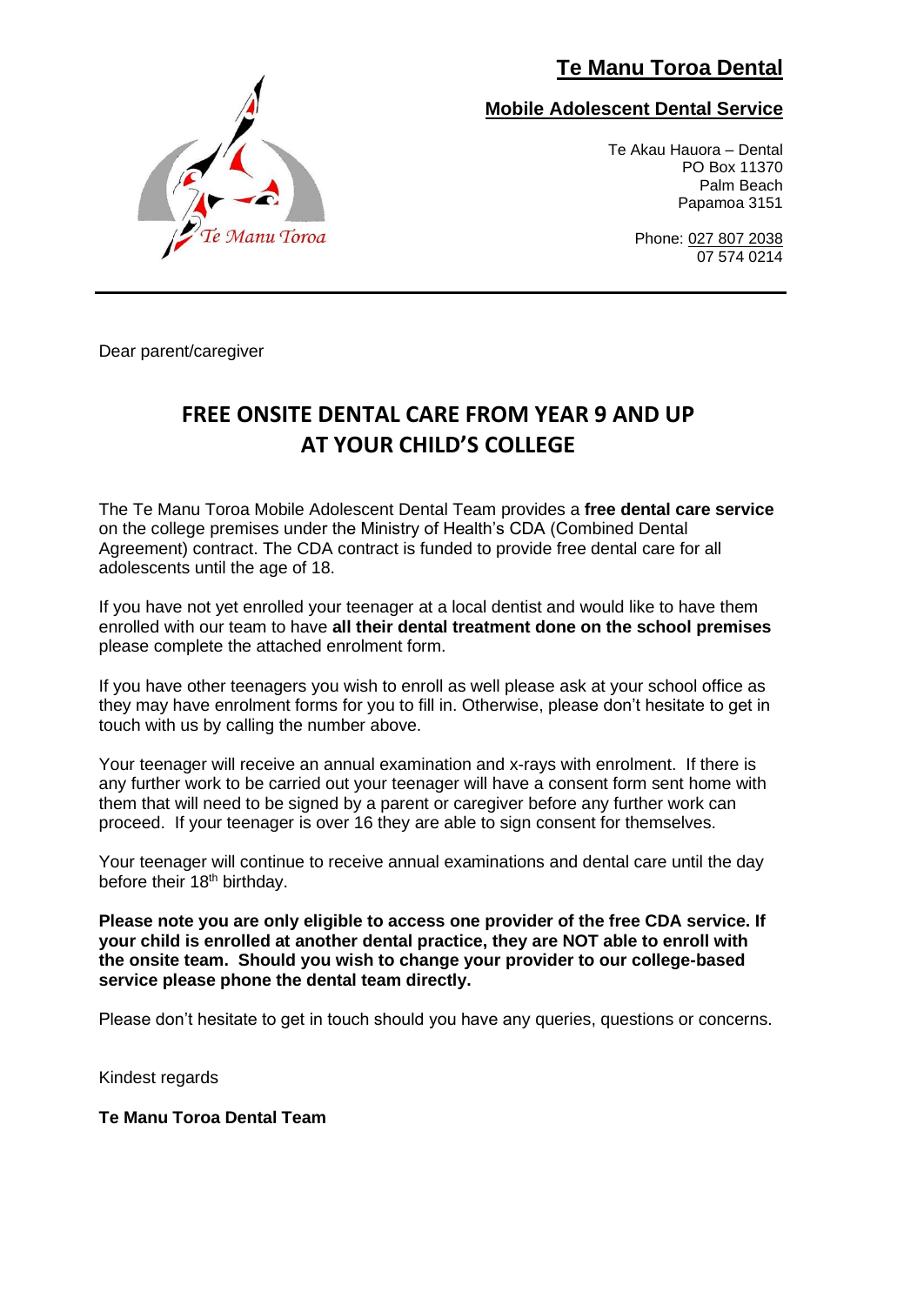|   | I am entitled to enrol because I am residing permanently in New Zealand*                                                                                                                                                     |  |
|---|------------------------------------------------------------------------------------------------------------------------------------------------------------------------------------------------------------------------------|--|
|   | The definition of residing permanently in NZ is that you intend to be resident in New Zealand for at least 183 days in the next 12 months                                                                                    |  |
|   | I am eligible to enrol because:                                                                                                                                                                                              |  |
| a | I am a New Zealand citizen<br>(If yes, tick box and proceed to I confirm that, if requested, I can provide proof of my eligibility below)*                                                                                   |  |
|   | If you are not a New Zealand citizen, please tick which eligibility criteria applies to you (b-i) below:                                                                                                                     |  |
| b | I hold a resident visa or a permanent resident visa (or a residence permit if issued<br>before December 2010)                                                                                                                |  |
| C | I am an Australian citizen or Australian permanent resident AND able to show I have been in<br>New Zealand or intend to stay in New Zealand for at least 2 consecutive years                                                 |  |
| d | I have a current work visa/permit and can show that I am legally able to be in<br>New Zealand for at least 2 years (previous visas/permits included)                                                                         |  |
| e | I am an interim visa holder who was eligible immediately before my interim visa started                                                                                                                                      |  |
| f | I am a refugee or protected person OR in the process of applying for, or appealing refugee or<br>protection status, OR a victim or suspected victim of people trafficking                                                    |  |
| q | I am under 18 years and in the care and control of a parent/legal guardian/adopting parent who<br>meets one criterion in clauses a–f above OR in the control of the Chief Executive of the<br>Ministry of Social Development |  |
| h | I am a NZ Aid Programme student studying in NZ and receiving Official Development<br>Assistance funding (or their partner or child under 18 years old)                                                                       |  |
|   | I am participating in the Ministry of Education Foreign Language Teaching Assistantship scheme                                                                                                                               |  |
|   | I am a Commonwealth Scholarship holder studying in NZ and receiving funding from a<br>New Zealand university under the Commonwealth Scholarship and Fellowship Fund                                                          |  |
|   | Evidence sighted (office use)<br>*I confirm that, if requested, I can provide proof of my eligibility                                                                                                                        |  |

The purpose of collection of your health information is primarily for your child's care and treatment and will remain confidential. Health information can be used for quality and health audits, training and research also.





# **Consent for Enrolment and Dental Examinations O - 18 years**

Child's name:

NHI: \_\_\_\_\_\_\_\_\_\_\_\_\_\_\_ \_